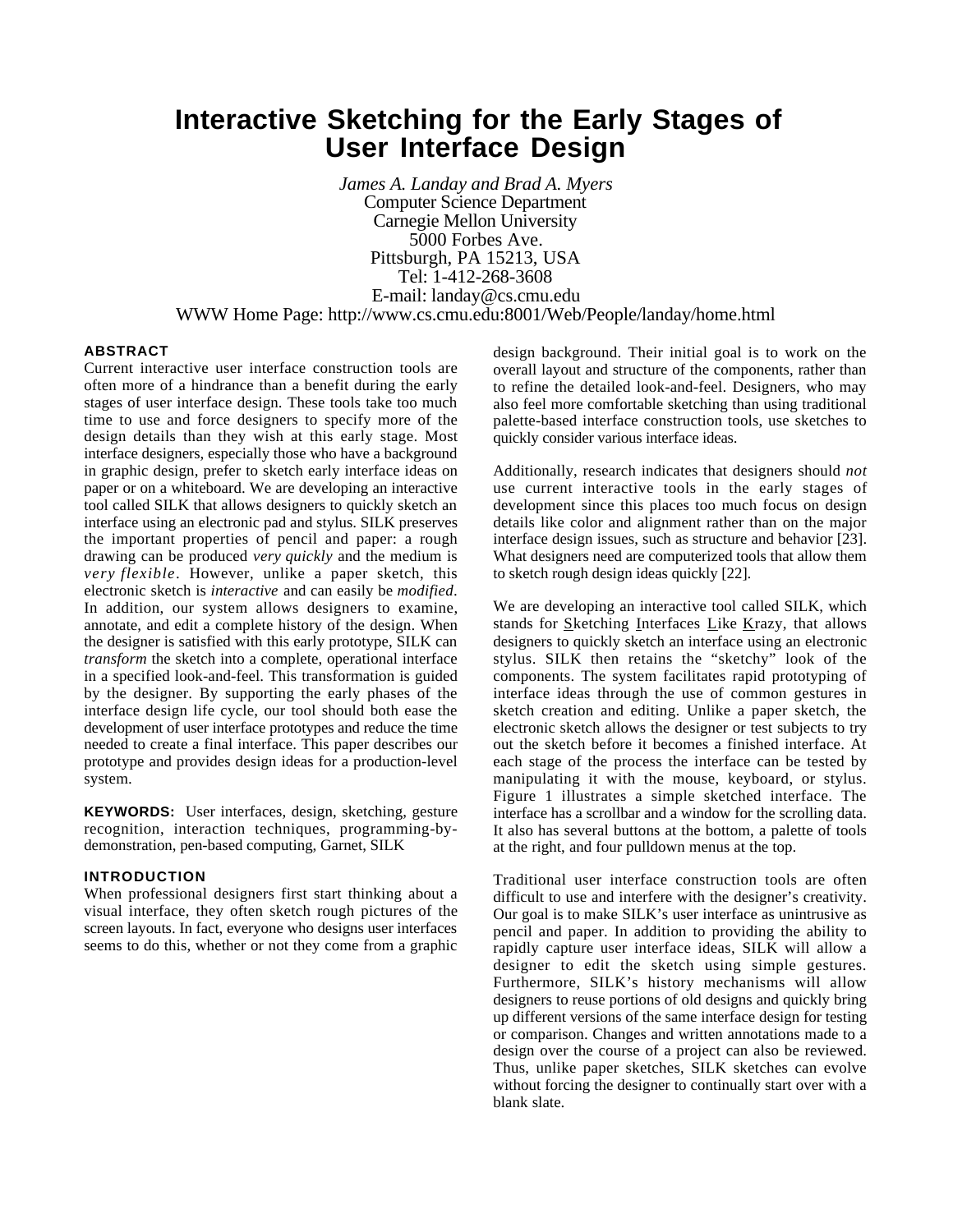

Figure 1: Sketched application interface created with SILK.

Unlike most existing tools, SILK will support the entire design cycle — from developing the initial creative design to developing the prototype, testing the prototype, and implementing the final interface. Our tool will provide the efficiency of sketching on paper with the ability to turn the sketches into real user interfaces for actual systems without re-implementation or programming. To some extent, SILK will be able to replace prototyping tools (*e.g.*, HyperCard, Director, and Visual Basic) and user interface builders (*e.g.*, the NeXT Interface Builder) for designing, constructing, and testing user interfaces (see Figure 2). At this time we have built a prototype of SILK that implements only a subset of the features described in this paper.

This paper describes how SILK functions and how it can be used effectively by user interface designers. The first section gives an overview of the problems associated with current tools and techniques. In the second section, we discuss the advantages of electronic sketching for user interface design. To ensure that the system would work well for its intended users, we took an informal survey of professional user interface designers to determine the techniques they now use for interface design. The results of the survey and a discussion of how these results were used in the design of SILK are presented in the next two sections. In the fifth section, we describe the sketch recognition algorithm. Finally, we summarize the related work and the status of SILK to date.



Figure 2: SILK can be used during all stages of user interface design, construction, and testing.

# **DRAWBACKS OF CURRENT DESIGN METHODS**

User interface designers have become key members of software development groups. Designers often use sketching and other "low-fidelity techniques" [19] to generate early interface designs. *Low-fidelity techniques* involve creating mock-ups using sketches, scissors, glue, and post-it notes. Designers use mock-ups to quickly try out design ideas. Later they may use prototyping tools or user interface builders, or they may hand off the design to a programmer.

*Prototyping tools* allow non-programmers to write simple application mock-ups in a fraction of the time required using traditional programming techniques. *User interface builders,* the most common type of user interface construction tools, have become invaluable in the creation of both commercial and in-house computer applications. They allow the designer to create the look of a user interface by simply dragging widgets from a palette and positioning them on the screen. This facilitates the creation of the widget-based parts of the application user interface with little low-level programming, which allows the engineering team to concentrate on the application-specific portions of the product. Unfortunately, prototyping tools, user interface builders, and low-fidelity techniques have several drawbacks when used in the early stages of interface design.

### **Interface Tools Constrain Design**

Traditional user interface tools force designers to bridge the gap between how they think about a design and the detailed specification they must create to allow the tool to reflect a specialization of that design. Much of the design and problem-solving literature discusses drawing rough sketches of design ideas and solutions [2], yet most user interface tools require the designer to specify more of the design than a rough sketch allows.

For example, the designer may decide that the interface requires a palette of tools, but she is not yet sure which tools to specify. Using SILK, a *thumbnail sketch* can easily be drawn with some rough illustrations to represent the tools (see Figure 1). This is in contrast to commercial interface tools that require the designer to specify unimportant details such as the size, color, finished icons, and location of the palette. This over-specification can be tedious and may also lead to a loss of spontaneity during the design process. Thus, the designer may be forced to abandon computerized tools until much later in the design process or forced to change design techniques in a way that is not conducive to early creative design.

One of the important lessons from the interface design literature is the value of iterative design; that is, creating a design prototype, evaluating the prototype, and then repeating the process several times [6]. Iterative design techniques seem to be more valuable as the number of iterations made during a project becomes larger. It is important to iterate quickly in the early part of the design process because that is when radically different ideas can and should be generated and examined. This is another area in which current tools fail during the early design process. The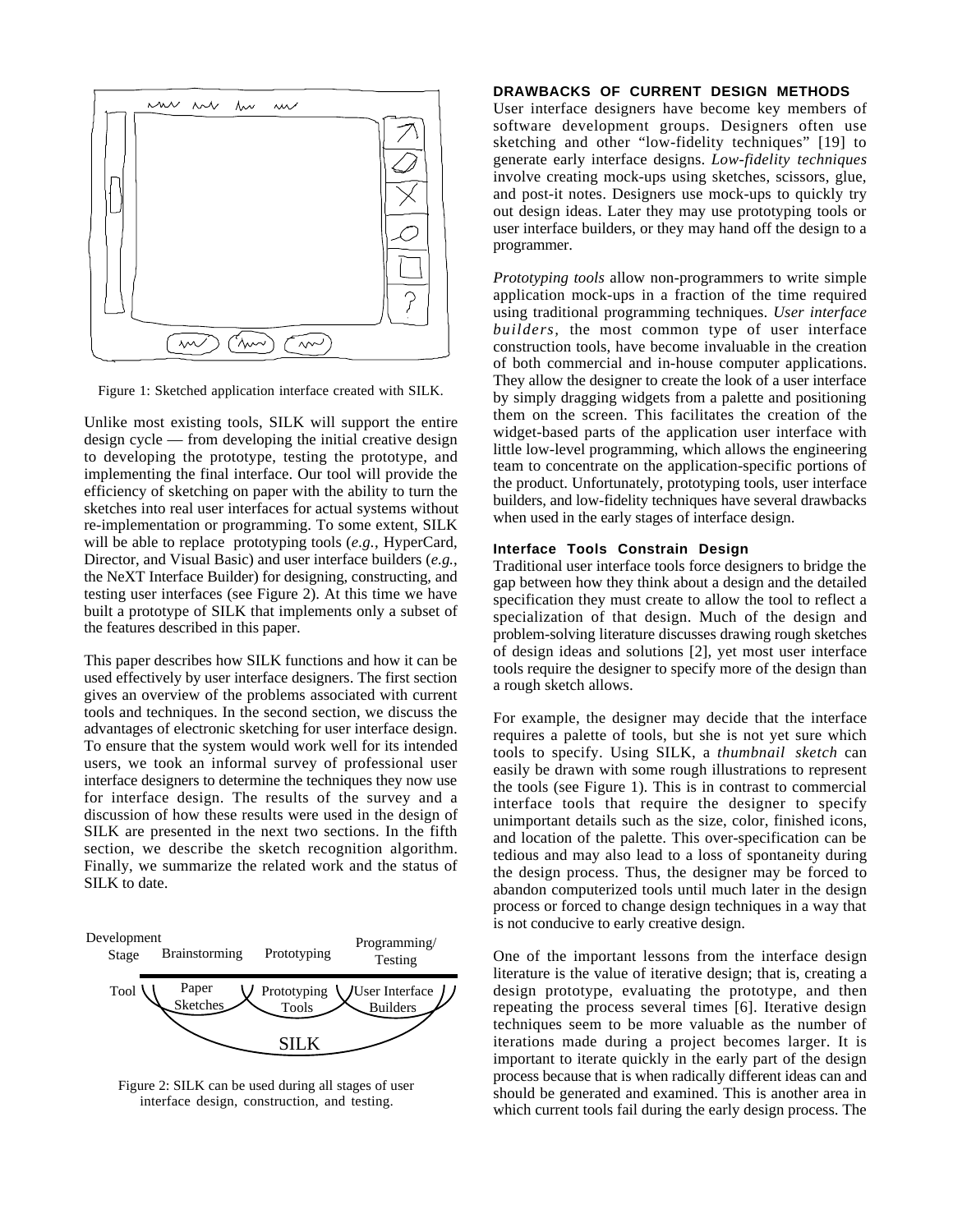ability to turn out new designs quickly is hampered by the requirement for detailed designs. For example, in one test the interface sketched using SILK in Figure 1 could be created in just 70 seconds (sketched on paper it took 53 seconds), but to produce it with a traditional user interface builder (see Figure 3) took 329 seconds, which is nearly five times longer. In addition, the interface builder time does not include adding real icons to the tool palette due to the excessive time required to design or acquire them.



Figure 3: The sketched application from Figure 1 created with a traditional user interface builder.

HyperCard and Macromedia's Director are two of the most popular prototyping tools used by designers. Though useful in the prototyping stages, both tools come up short when used either in the early design stages or for producing production-quality interfaces. HyperCard's "programming" metaphor is based on the sequencing of different cards. HyperCard shares many of the drawbacks of traditional user interface builders: it requires designers to specify more design detail than is desired and often it must be extended with a programming language (HyperTalk) when the card metaphor is not powerful enough. In addition, HyperCard cannot be used for most commercial-quality applications due to its poor performance, which usually forces the development team to reimplement the user interface with a different tool.

Director was designed primarily as a media integration tool. Its strength is the ability to combine video, animation, audio, pictures, and text. This ability, along with its powerful scripting language, Lingo, has made it the choice of multimedia designers. These strengths, however, lead to its weaknesses when used as a general interface design tool. It is very hard to master the many intricate effects that Director allows. In addition, it lacks support for creating standard user interface widgets (*i.e.,* scrollbars, menus, and buttons) and specifying their behavior in a straightforward manner. Finally, its full-powered programming language is inappropriate for non-programmers. This is also the major drawback to using Visual Basic, which is becoming increasingly popular for interface prototyping due to its complete widget set and third-party support.

#### **Drawbacks of Sketching on Paper**

Brainstorming is a process that moves quickly between radically different design ideas. Sketches allow a designer to quickly preserve thoughts and design details before they are forgotten. The disadvantage of making these sketches on paper is that they are hard to modify as the design evolves. The designer must frequently redraw the common features that the design retains. One way to avoid this repetition is to use translucent layers [24, 7]. Another solution is to use an erasable whiteboard. Both of these approaches are clumsy at best. In order to be effective, translucent layers require forethought on the part of the designer in terms of commonality and layout of components. Whiteboards make it hard to scale and move compound objects, and they do not allow the designer to delete elements from a list easily. None of these solutions help with the next step when a manual translation to a computerized format is required, either with a user interface builder or by having programmers create an interface from a low-level toolkit. This translation may need to be repeated several times if the design changes.

Another problem with relying too heavily on paper sketches for user interface design is the lack of support for "design memory" [9]. The sketches may be annotated, but a designer cannot easily search these annotations in the future to find out why a particular design decision was made. Practicing designers have found that the annotations of design sketches serve as a diary of the design process, which are often more valuable to the client than the sketches themselves [2]. Sketches made on paper are also difficult to store, organize, search, and reuse.

One of the biggest drawbacks to using paper sketches is the lack of interaction possible between the paper-based design and a user, which may be one of the designers at this stage. In order to actually see what the interaction might be like, a designer needs to "play computer" and manipulate several sketches in response to a user's verbal or gestural actions. This technique is often used in low-fidelity prototyping [19].

Designers need tools that give them the freedom to sketch rough design ideas quickly, the ability to test the designs by interacting with them, and the flexibility to fill in the design details as choices are made.

#### **ADVANTAGES OF ELECTRONIC SKETCHING**

Electronic sketches have most of the advantages described above for paper sketches: they allow designers to quickly record design ideas in a tangible form. In addition, they do not require the designer to specify details that may not yet be known or important. Electronic sketches also have the advantages normally associated with computer-based tools: they are easy to edit, store, duplicate, modify, and search. Thus a computer-based tool can make the "design memory" embedded in the annotations even more valuable.

The other advantages of electronic sketching pertain to the background of user interface designers and the types of comments sketches tend to garner during design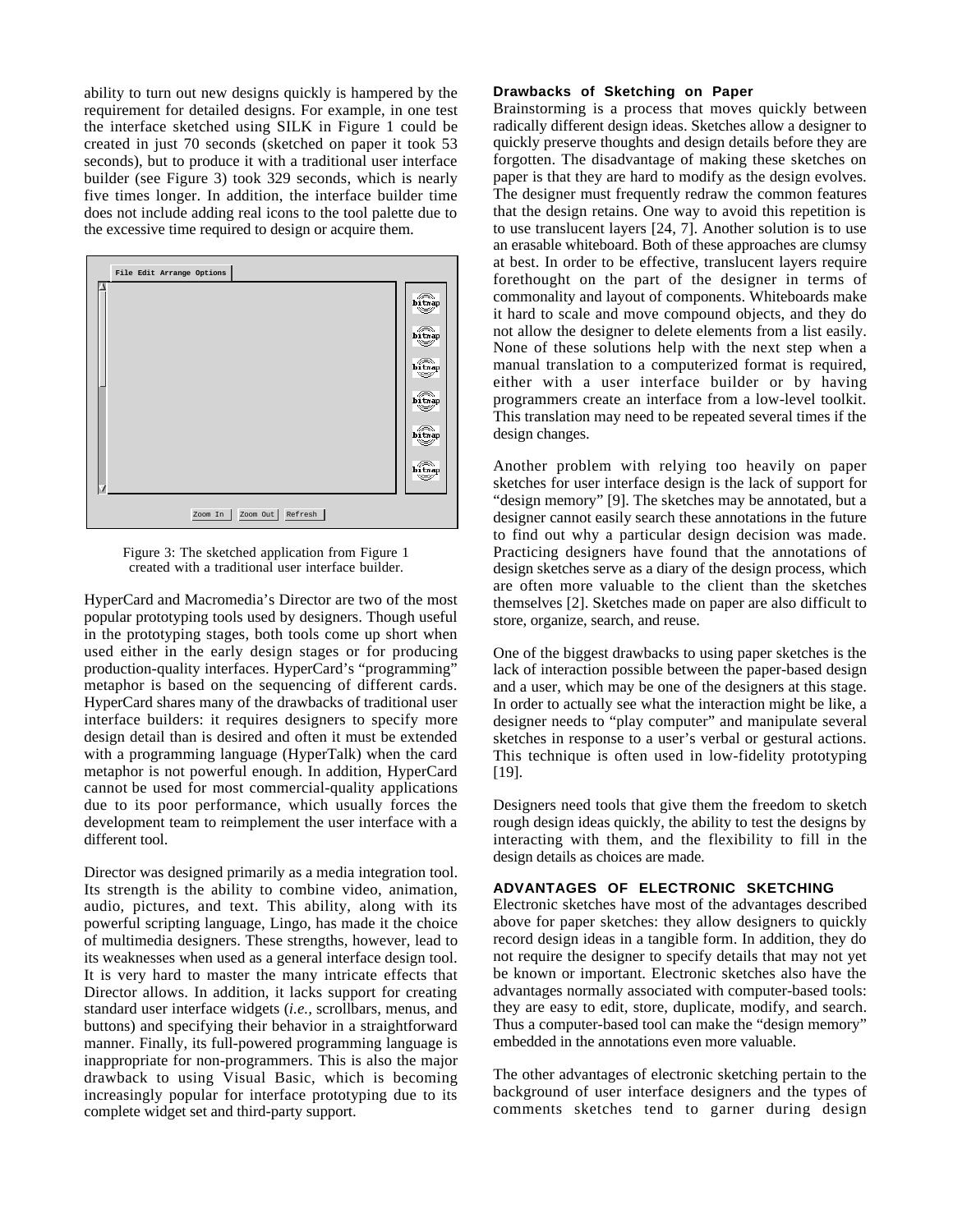evaluations. A large number of user interface designers, and particularly the intended users of SILK, have a background in graphic design or art. These users have a strong sketching background and our survey (see the next section) shows they often prefer to sketch out user interface ideas. An electronic stylus is similar enough to pencil and paper that most designers should be able to effectively use our tool with little training.

Anecdotal evidence shows that a sketchy interface is much more useful in early design reviews than a more finishedlooking interface. Wong [23] found that rough electronic sketches kept her team from talking about unimportant low-level details, while finished-looking interfaces caused them to talk more about the "look" rather than interaction issues. The belief that colleagues give more useful feedback when evaluating interfaces with a sketchy look is commonly held in the design community. Designers working with other low-fidelity prototyping techniques offer similar recommendations [19]. In the field of graphic design, Black's user study found that "the finished appearance of screen-produced drafts shifts attention from fundamental structural issues" [1].

# **SURVEY OF PROFESSIONAL DESIGNERS**

In order to focus on how best to support user interface design, we surveyed sixteen professional designers to find out what tools and techniques they used in all stages of user interface design. We also asked them what they liked and disliked about paper sketching, and what they liked and disliked about electronic tools. We also asked the designers to send us sketches that they had made early in the design cycle of a user interface. Using this information, we designed SILK to support the types of elements designers currently sketch when designing interfaces.

The designers we surveyed have an average of over six years experience designing user interfaces. They work for companies from around the world that focus on areas such as desktop applications, multimedia software, telephony, and computer hardware manufacturing. In addition, like our intended users, they all have an art or graphic design background.

Almost all of the designers surveyed (94%) use sketches and storyboards during the early stages of user interface design. Some reported that they illustrate sequences of system responses and annotate the sketches as they are drawn. The designers said that user interface tools, such as HyperCard, would waste their time during this phase. They said that a drawing and an explanation could be presented to management and tested with users before building a prototype. One designer stated that in the early stages of design "iteration is critical and must happen as rapidly as possible — as much as two or three times a day." The designer said that user interface builders always slowed the design process, "especially when labels and menu item specifics are not critical." Most of the designers also cited their familiarity with paper as a graphic designer. The pencil and paper "interface" was described as intuitive and natural.

Almost all of the designers surveyed (88%) use either HyperCard, Director, or Visual Basic during the prototyping stage of interface design. Some also use high-powered user interface builders. The designers reported that Director was only useful for "movie-like" prototyping, *i.e.*, as a tool to illustrate the functionality of the user interface without the interaction. In addition, the designers disliked Director because it lacked a widget set, the designs could not be used again in the final product, and every control and system response had to be created from scratch. HyperCard was also cited for its lack of some necessary user interface components.

In contrast, the designers complimented the user interface builders on their complete widget sets and the fact that the designs could be used in the final product. The difficulty of learning to use these tools, especially those with scripting languages, was considered a drawback. Also, the designers wanted the ability to draw arbitrary graphics and some tools did not allow this. In fact, most of the designers expressed an interest in being able to design controls with custom looks. Twelve of the sixteen (75%) reported that 20% or more of their time was spent designing this type of widget.

The designers reacted favorably to a short description we gave them about SILK. Some were concerned that it was not really paper and that they might need to get accustomed to it. The designers felt our system would allow quick implementation of design ideas and it would also help bring the sketched and electronic versions of a design closer together. In addition, the designers were happy with the ability to quickly iterate on a design and to eventually use that design in the final product. All but two expressed a willingness to try such a system.

# **DESIGNING INTERFACES WITH SILK**

SILK blends the advantages of both sketching and traditional user interface builders, yet it avoids many of the limitations of these approaches. SILK enables the designer to move quickly through several iterations of a design by using gestures to edit and redraw portions of the sketch. Our system tries to recognize user interface widgets and other interface elements *as they are drawn* by the designer. Although the recognition takes place as the sketch is made, it is unintrusive and users will only be made aware of the recognition results if they choose to exercise the widgets. As soon as a widget has been recognized, it can be exercised. For example, the "elevator" of the sketched scrollbar in Figure 1 can be dragged up and down.

Next, the designer must specify the behavior *among* the interface elements in the sketch. For example, SILK knows how a button operates, but it cannot know what interface action should occur when a user presses the button. Some of this can be inferred either by the type of the element or with by-demonstration techniques [4, 16], but much of it may need to be specified using a visual language we are designing or even a scripting language for very complex custom behaviors. Our prototype does not yet support the specification of behaviors.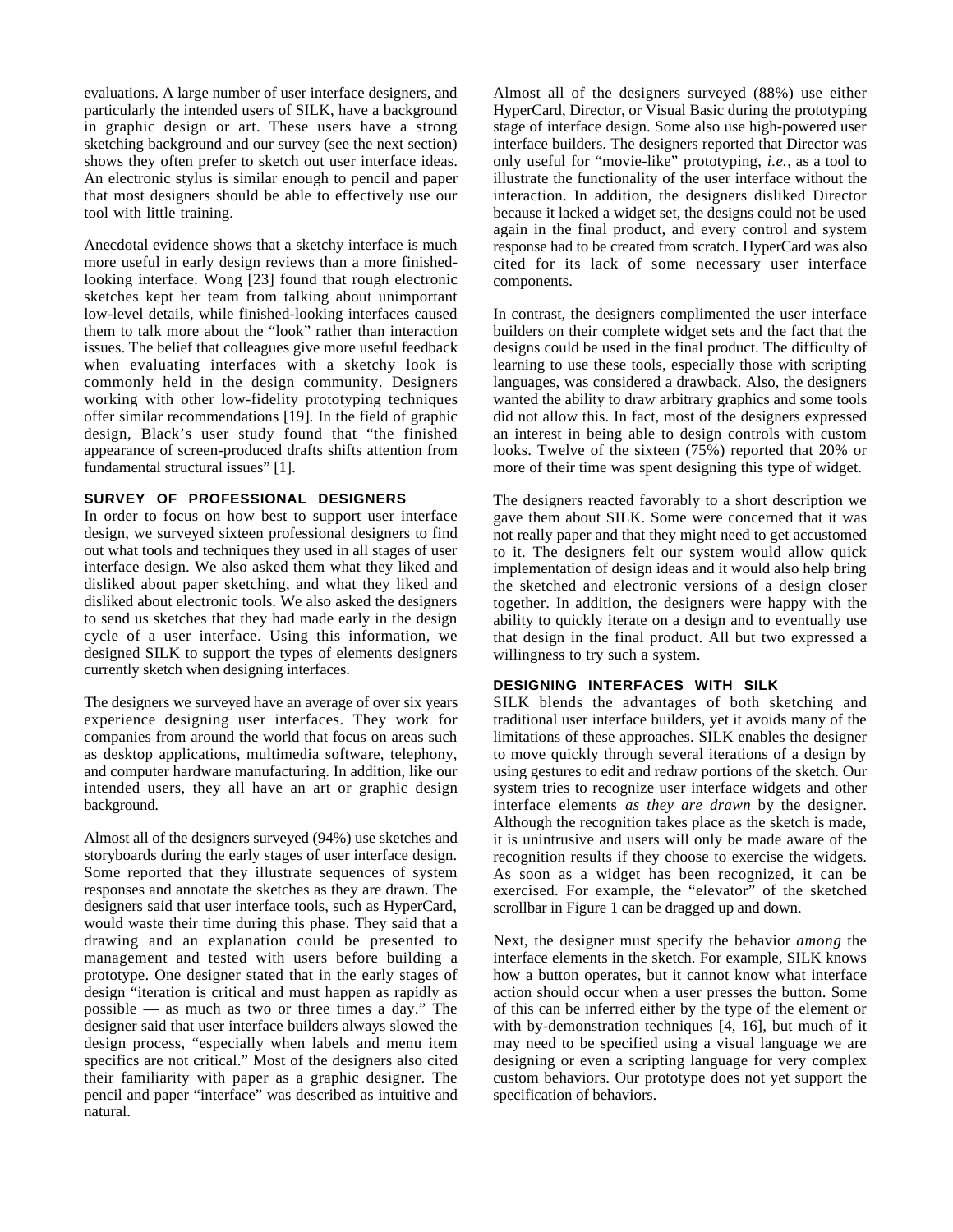When the designer is happy with the interface, SILK will replace the sketches with real widgets and graphical objects; these can take on a specified look-and-feel of a standard graphical user interface, such as Motif, Windows, or Macintosh. The transformation process is mostly automated, but it requires some guidance by the designer to finalize the details of the interface (*e.g.*, textual labels, colors, *etc.*) At this point, programmers can add callbacks and constraints that include the application-specific code to complete the application. Figure 3 illustrates what the finished version of the interface illustrated in Figure 1 *might* look like had it been transformed by SILK (although SILK would have retained the sketched palette icons from Figure 1.)

# **Feedback**

Widgets recognized by the system appear on the screen in a different color to give the designer feedback about the inference process. In addition, the type of the widget last inferred is displayed in a status area. Although both of these mechanisms are unobtrusive, the feedback can be disabled to allow the designer to sketch ideas quickly without any distractions.

The designer can help the system make the proper inference when either the system has made the wrong choice, no choice, or the widget that was drawn is unknown to the system. In the first case the designer might use the "cycle" gesture (see Figure 4) to ask the system to try its next best choice. Alternatively, the designer can choose from a list of possible widget types. If SILK made no inference on the widget in question, the designer might use the grouping gesture to force the system to reconsider its inference and focus on the components that have been grouped together. Finally, if the designer draws a widget or graphical object that SILK does not recognize, the designer can group the relevant components and then specify a name for the widget. This will allow the system to recognize the widget in the future.

#### **Editing Sketches**

One of the advantages of interactive sketches over paper sketches is the ability to quickly edit them. When the user holds down the button on the side of the stylus, SILK interprets strokes as editing gestures instead of gestures for creating new objects. These gestures are sent to a different classifier than the one used for recognizing widget components. The power of gestures comes from the ability to specify, with a single mark, a set of objects, an operation, and other parameters [3]. For example, deleting or moving a section of the drawing is as simple as making a single stroke with the stylus.

SILK supports gestures for cycling among inferences, deleting, moving, copying, and grouping basic components or widgets. The grouping gesture acts as a "hint" in the search for sequence and nearness relationships. Examples of these gestures are illustrated in Figure 4. As we test our system with more interface designers we expect to add gestures for other common operations.



Figure 4: Gestures for cycling, deleting, moving, copying, and grouping.

#### **Design History Support**

One of the important features of SILK is its strong support for design history. A designer will be able to save designs or portions of designs for later use or review. Multiple designs can be displayed at the same time in order to perform a side-by-side comparison of their features or to copy portions of one design into a new design. SILK can also display several designs in a miniaturized format so that the designer can quickly search through previously saved designs visually rather than purely by name.

Another important history mechanism is SILK's support for annotations. The system will allow the designer to annotate a design by either typing or sketching on an *annotation layer*. This layer can be displayed or hidden with the click of a button in the SILK control panel. In addition, the annotations that were made using the keyboard can be searched later using a simple search dialog box. SILK will also support multiple layers, allowing different members of the design team to create personal annotations.

#### **Specifying Behavior**

In addition to editing and creating new objects in sketch mode, SILK also supports run mode and behavior mode. Run mode, which can be turned on from the SILK control panel, allows the designer to test the sketched interface. For example, as soon as SILK recognizes the scrollbar shown in Figure 1, the designer can switch to run mode and operate the scrollbar by dragging the "elevator" up and down. The buttons in Figure 1 can be selected with the stylus or mouse and they will highlight while the button is held down.

Easing the specification of the interface layout and structure solves much of the design problem, but a design is not complete until the behavior has also been specified. Unfortunately, the behavior of individual widgets is insufficient to test a working interface. Behavior mode will be used to specify the dynamic behavior between widgets and the basic behavior of new widgets or applicationspecific objects drawn in sketch mode.

We have identified two basic levels of behavior that the system must be able to handle. Sequencing between screens, usually in conjunction with hand drawn storyboards, is a behavior that has been shown to be a powerful tool for designers making concept sketches for early visualization [2]. The success of HyperCard has demonstrated that a significant amount of behavior can be constructed from sequencing screens upon button presses. For example, the designer may wish to specify that a dialog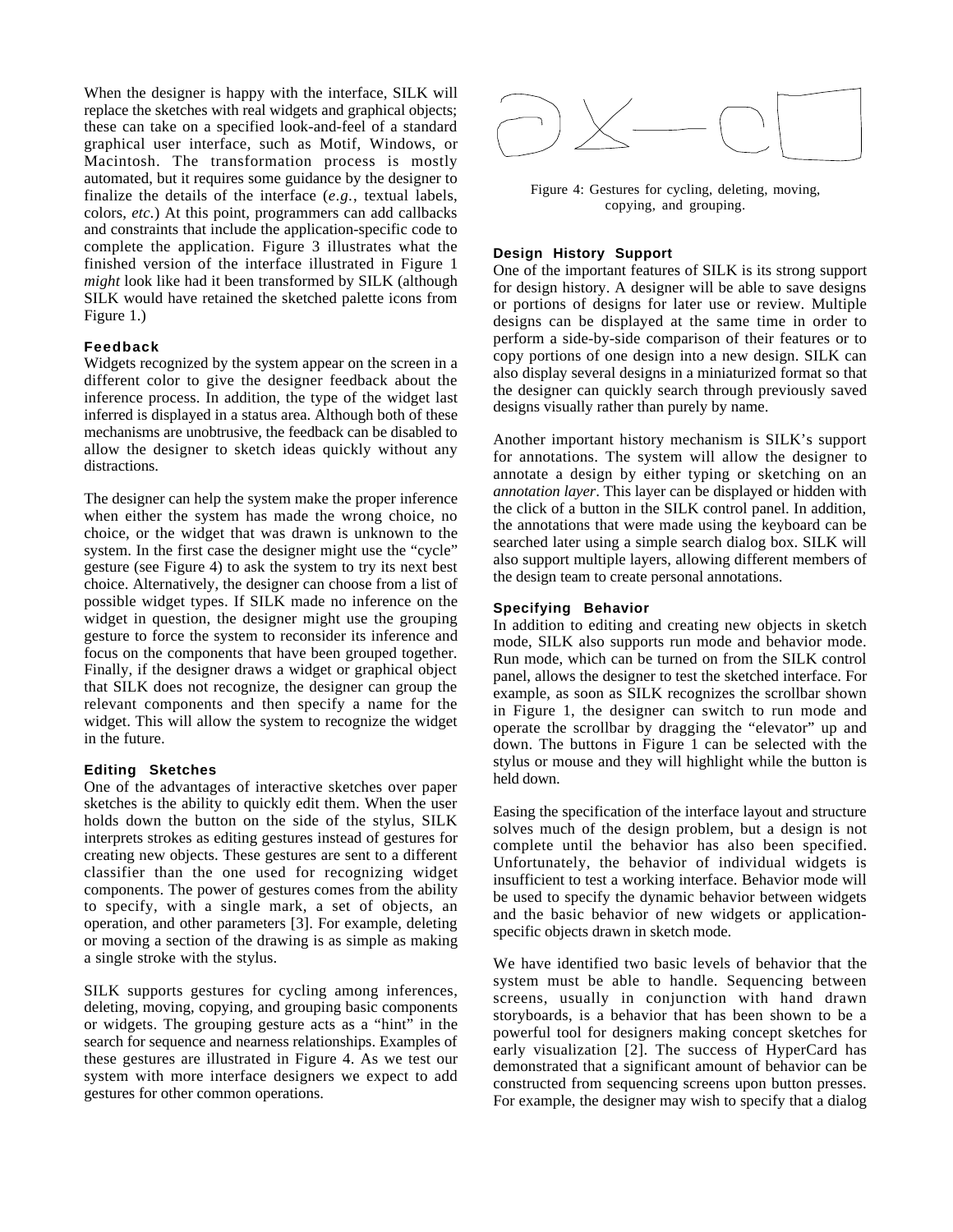box appears when a button is pressed. Our survey also showed that designers often want to draw new widgets whose behavior is *analogous* to that of a known widget. For example, designers frequently need to draw a new icon and specify that it should act like a button. Finally, designers occasionally need to sketch a widget that has an entirely new behavior. Our experience is that this is not very common and thus we do not plan on supporting the definition of entirely new behaviors.

We are investigating several alternative ways to specify these behaviors. Programming-by-demonstration (PBD) is a technique in which one specifies a program by directly operating the user interface. In sketch mode we specify the layout and structure of the interface as described above, while in behavior mode we could demonstrate possible enduser actions and then specify how the layout and structure should change in response. A similar technique is used to describe new interface behaviors in the Marquise system [17].

A critical problem with PBD techniques is the lack of a static representation that can be later edited. Marquise and Smallstar [8] use a textual language (a formal programming language in the latter case) to give the user feedback about the system's inferences. In addition, scripts in these languages can then be edited by the user to change the "program". This solution is not acceptable considering that the intended users of SILK are user interface designers who generally do not have programming experience.

We may be able to solve this problem by combining PBD techniques with visual languages as in the Pursuit [13] and Chimera [11] systems. We are especially interested in using a visual notation that is made directly on the interface whose behavior is being described. Marks or symbols layered on top of the interface are used for feedback indicating graphical constraints in Briar [5] and Rockit [10]. In Rockit, the marks kept the user informed of the current inference of the system.

Using a notation of marks that are made directly on the sketch is beneficial for several reasons. One of the most important reasons is we can now use the same visual language for both the specification of the behavior and the editable representation indicating which behavior has been inferred or specified by the designer. In addition, these sketchy marks might be similar to the types of notations that one might make on a whiteboard or paper when designing an interface. For example, sequencing might be expressed by drawing arrows from buttons to windows or dialog boxes that appear when the button is pressed. Like the annotation layer described earlier, the layer that contains these behavioral marks can be turned on and off.

Another technique used to specify a behavior is to select it from a list of known behaviors and attach it to a drawn element. This seems well-suited for specifying analogous behaviors. This technique can be very limiting if the default behaviors do not include what a designer wishes to specify. We intend to survey many commercial applications and designers to see if there is a reasonably small number of required behaviors so that they can be presented in list form. The success of the Garnet Interactor model indicates that a small list may be sufficient [14].

The visual language and PBD approaches provide specification methods that are similar to the way the interface is used. The list approach, however, is easy to use and may be quite successful for common behaviors. We expect to combine these techniques and then conduct user testing to refine the interface.

# **RECOGNIZING WIDGETS**

Allowing designers to sketch on the computer, rather than on paper, has many advantages as we have already described. Several of these advantages cannot be realized without software support for recognizing the interface widgets in the sketch. Having a system that recognizes the drawn widgets gives the designer a tool that can be used for designing, testing, and eventually producing a final application interface. SILK's recognition engine identifies individual user interface components as they are drawn, rather than after an entire sketch has been completed. This way the designer can test the interface at any point without waiting for the entire sketch to be recognized. Working within the limited domain of common 2-d interface widgets (*e.g.*, scrollbars, buttons, pulldown menus, *etc.*) facilitates the recognition process. This is in contrast to the much harder problems faced by systems that try to perform generalized sketch recognition or beautification [18]. Our sketch recognition algorithm uses a rule system that contains basic knowledge of the structure and make-up of user interfaces to infer which widgets are included in the sketch.

# **Recognizing Widget Components**

The recognition engine uses Rubine's gesture recognition algorithm [20] to identify the basic components that make up an interface widget. These basic components are then combined to make more complex widgets. For example, the scrollbar in Figure 1 was created by sketching a tall, thin rectangle and then a small rectangle (though the order in which they were sketched does not matter). Each of the basic components of a widget are trained by example using the Agate gesture training tool [12].

The algorithm currently limits our system to single-stroke gestures for the basic components. This means that the designer drawing the scrollbar in Figure 1 must use a single stroke of the pen for each of the rectangles that comprise the scrollbar. We intend to develop a better algorithm so that the designer can use multiple-strokes to draw the basic components.

Rubine's algorithm uses statistical pattern recognition techniques to train classifiers and recognize gestures. These techniques are used to create a classifier based on the features extracted from several examples. In order to classify a given input gesture, the algorithm computes the distinguishing features for the gesture and returns the best match with the learned gesture classes.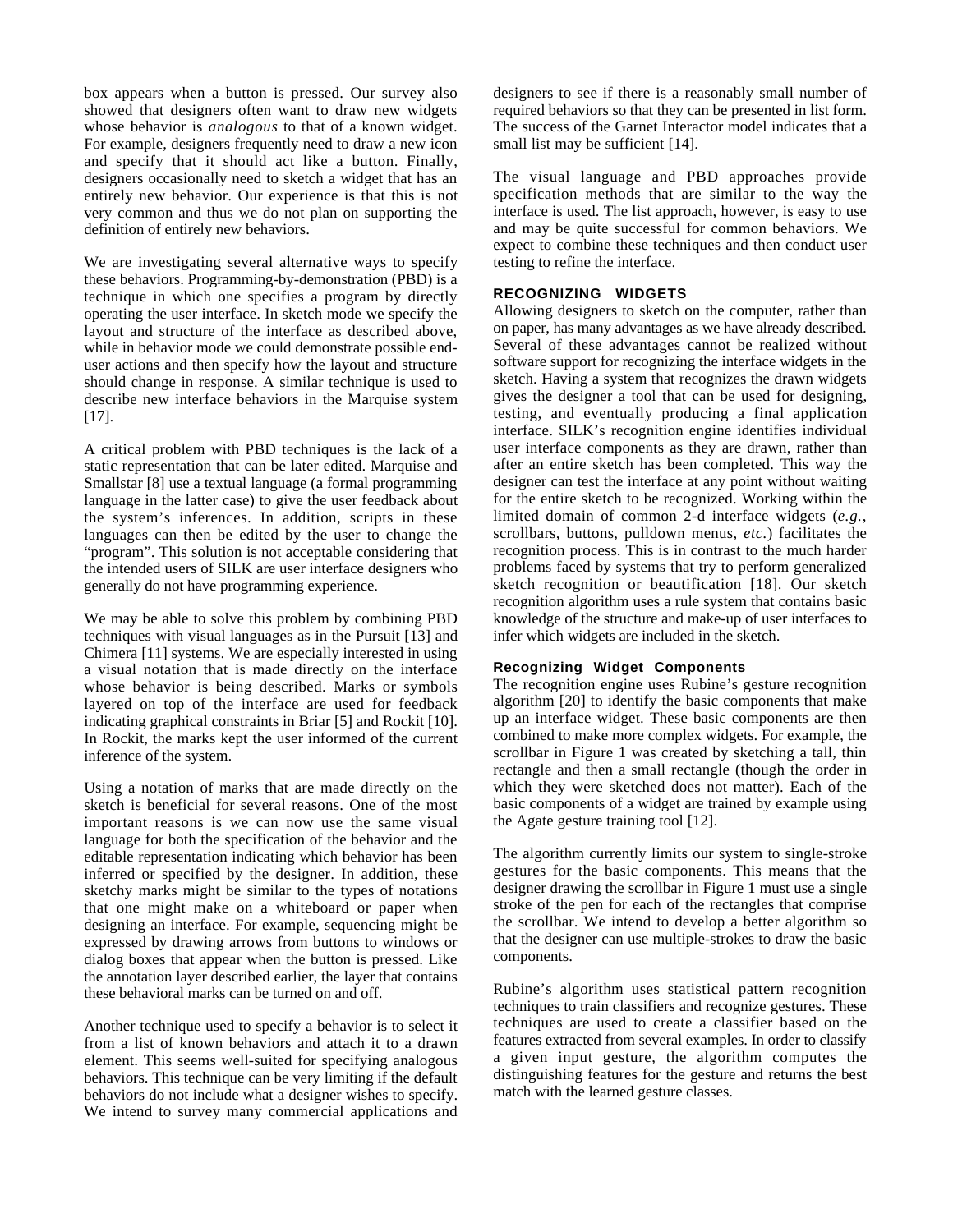#### **Composing Components**

In order to recognize interface widgets, our algorithm must combine the results from the classification of the singlestroke gestures that make up the basic components. As each component is sketched and classified it is passed to an algorithm that looks for the following relationships:

- 1) Does the new component *contain* or is it *contained by* another component?
- 2) Is the new component *near* another component?
- 3) Is the new component in a *sequence* of components of the same type?

The first relationship is the most important for classifying widgets. We have noticed that many of the common user interface widgets can be expressed by containment relationships between more basic components. For example, the scrollbar in Figure 1 is a tall, skinny rectangle that contains a smaller rectangle. The second relationship allows the algorithm to recognize widgets such as check boxes, which usually consist of a box with text next to it. The final relationship allows for groupings of related components that make up a set of widgets (*e.g.*, a set of radio buttons.)

After identifying the basic relationships between the new component and the other components in the sketch, the algorithm passes the new component and the identified relationships to a rule system that uses basic knowledge of the structure and make-up of user interfaces to infer which widget was intended. Each of the rules that matches the new component and relationships assigns a confidence value that indicates how close the match is. The algorithm then takes the match with the highest confidence value and assigns the component to a new aggregate object that represents a widget. If none of the rules match, the system assumes that there is not yet enough detail to recognize the widget.

Adding new components to the sketch can cause the system to revise previously made widget identifications. This will only occur if the new component causes the rule system to identify a different widget as more likely than its previous inference. Similarly, deleting components of a widget can cause a new classification of the rest of the sketch.

Each of the widgets that SILK recognizes has corresponding Garnet objects that use the Garnet Interactor mechanism [14] to support interaction and feedback. When SILK identifies a widget, it attaches the sketched components that compose it to an instance of an interactor object that implements the required interaction.

# **STATUS**

We currently have a prototype of SILK running under Common Lisp on both UNIX workstations and an Apple Macintosh with a Wacom tablet attached. The prototype is implemented using Garnet [15]. The prototype supports recognition and operation of several standard widgets. In addition, the system can transform SILK's representation of the interface to an interface with a Motif look-and-feel. The system currently only recognizes a few ways of drawing each widget. Using the sketches sent to us by designers, we

plan to extend the rule system to recognize more alternatives. SILK does not yet allow the specification of behavior between the widgets (*i.e.*, the sketchy scrollbar can be scrolled but it cannot yet be attached to the window containing data to scroll.) In addition, annotations are the only implemented history mechanism.

We are currently adding support to recognize more widgets and application-specific graphics. In addition, we are looking at ways to support multiple stroke recognizers. We plan to have design students use SILK in a user interface design course to see how it performs in practice. We have also begun designing a formal study to compare the types of problems found when performing an evaluation on both sketchy and finished-looking interfaces.

# **RELATED WORK**

Wong's work on scanning in hand-drawn interfaces was the major impetus for starting our work in this area [23]. Our work differs in that we give designers a *tool* that allows them to create both the look and behavior of these interfaces directly with the computer. In addition, we will try to show that Wong's anecdotal evidence is supported in practice by comparing the types of comments made and the problems found when performing an interface evaluation on both sketchy and finished-looking interfaces.

Much of the work related to our system is found in the field of design tools for architects. For example, Strothotte reports that architects often sketch over printouts produced by CAD tools before showing works in progress to clients [21]. This seems to lend further evidence to the assertion that a different level of feedback is obtained from a sketchy drawing. In fact, Strothotte has produced a system that can render precise architectural drawings in a sketchy look.

Another important architectural tool allows architects to sketch their designs on an electronic pad similar to the one we are using [7]. Like SILK, this tool attempts to recognize the common graphic elements in the application domain — architectural drawings. Our tool differs in that it allows the specification and testing of the *behavior* of the drawing, whereas the architectural drawing is fairly static.

# **CONCLUSIONS**

We envision a future in which most of the user interface code will be generated by user interface designers using tools like SILK rather than by programmers writing the code. We have designed our tool only after surveying the intended users of the system. These designers have reported that current user interface construction tools are a hindrance during the early stages of interface design; we have seen this both in our survey and in the literature. Our interactive tool will overcome these problems by allowing designers to quickly sketch an interface using an electronic stylus. Unlike a paper sketch, an electronic sketch will allow the designer or test subjects to interact with the sketch before it becomes a finalized interface. We believe that an interactive sketching tool that supports the entire interface design cycle will enable designers to produce better quality interfaces in a shorter amount of time than with current tools.